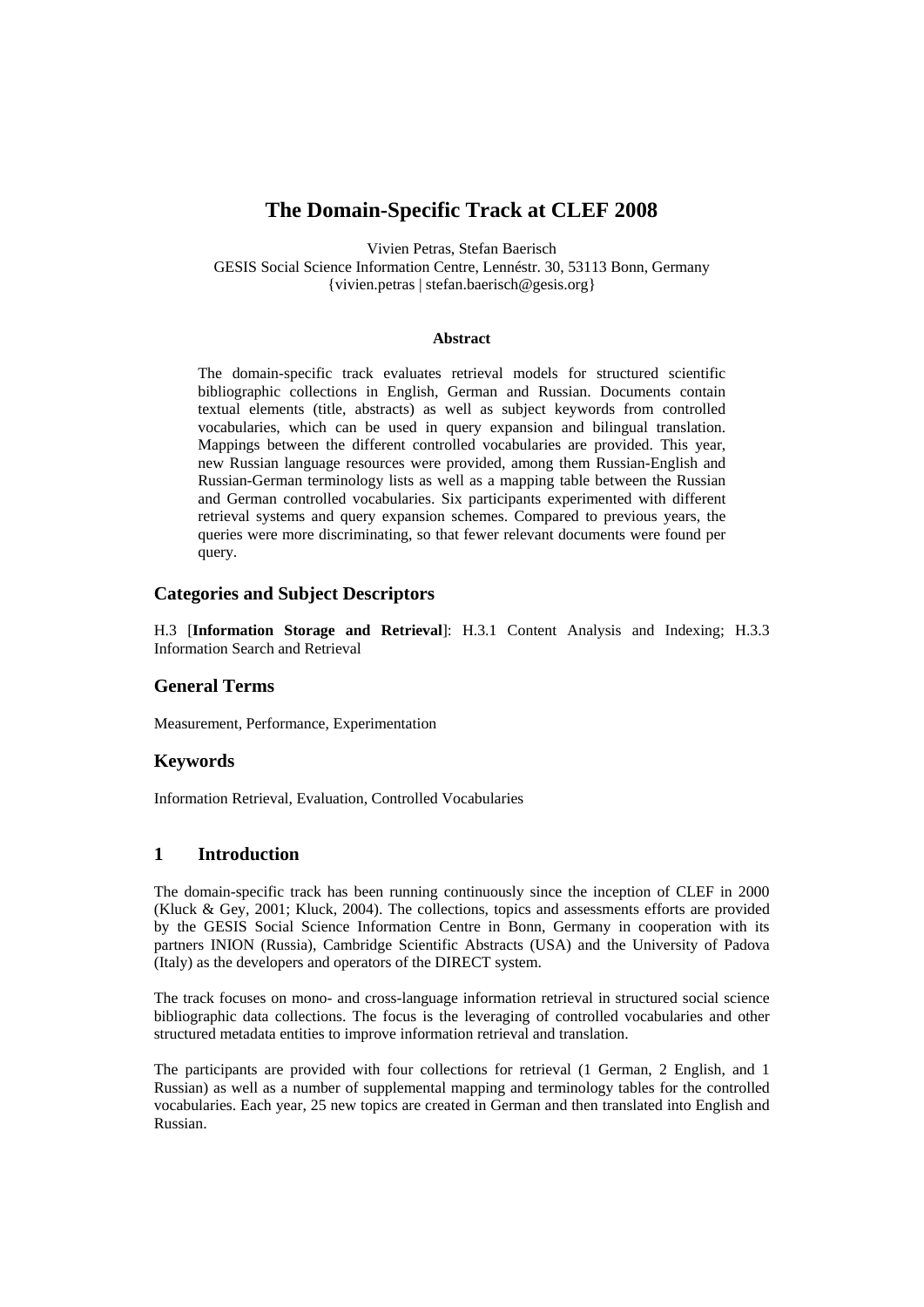# **2 The Domain-Specific Task**

The domain-specific track includes three subtasks:

- *Monolingual retrieval* against the German GIRT collection, the English GIRT and CSA Sociological Abstract collections, or the Russian INION ISISS collection;
- *Bilingual retrieval* from any of the source languages to any of the target languages;
- *Multilingual retrieval* from any source language to all collections / languages.

### **2.1 The Test Collections**

The GIRT databases (currently in version 4) contain extracts from the German Social Science Information Centre's SOLIS (Social Science Literature) and SOFIS (Social Science Research Projects) databases from 1990-2000. The INION ISISS corpus covers social sciences and economics in Russian. The second English collection is an extract from CSA's Sociological abstracts.

#### *German*

The German GIRT collection (the social science **G**erman **I**ndexing and **R**etrieval **T**estdatabase) contains with 151,319 documents covering the years 1990-2000 using the German version of the Thesaurus for the Social Sciences (GIRT-description, 2007). Almost all documents contain an abstract (145,941).

#### *English*

The English GIRT collection is a pseudo-parallel corpus to the German GIRT collection, providing translated versions of the German documents. It also contains 151,319 documents using the English version of the Thesaurus for the Social Sciences but only 17% (26,058) documents contain an abstract.

The Sociological Abstracts database from Cambridge Scientific Abstracts (CSA) holds 20,000 documents, 94% of which contain an abstract. The documents were taken from the SA database covering the years 1994, 1995, and 1996. Additional to title and abstract, each document contains subject-describing keywords from the CSA Thesaurus of Sociological Indexing Terms and classification codes from the Sociological Abstracts classification.

#### *Russian*

For the retrieval of Russian collections, the INION corpus ISISS with bibliographic data from the social sciences and economics with 145,802 documents was once again used. ISISS documents contain authors, titles, abstracts (for 27% of the test collection or 39,404 documents) and keywords from the Inion Thesaurus.

# **2.2 Controlled Vocabularies**

The GIRT collections have descriptors from the GESIS Thesaurus for the Social Sciences in German and English depending on the collection language. The CSA Sociological Abstracts documents contain descriptors from the CSA Thesaurus of Sociological Indexing Terms and the Russian ISISS documents are provided with Russian INION Thesaurus terms. GIRT documents also contain classification codes from the GESIS classification and CSA SA documents from the Sociological Abstracts classification. Table 1 shows the distribution of subject-describing terms per document in each collection.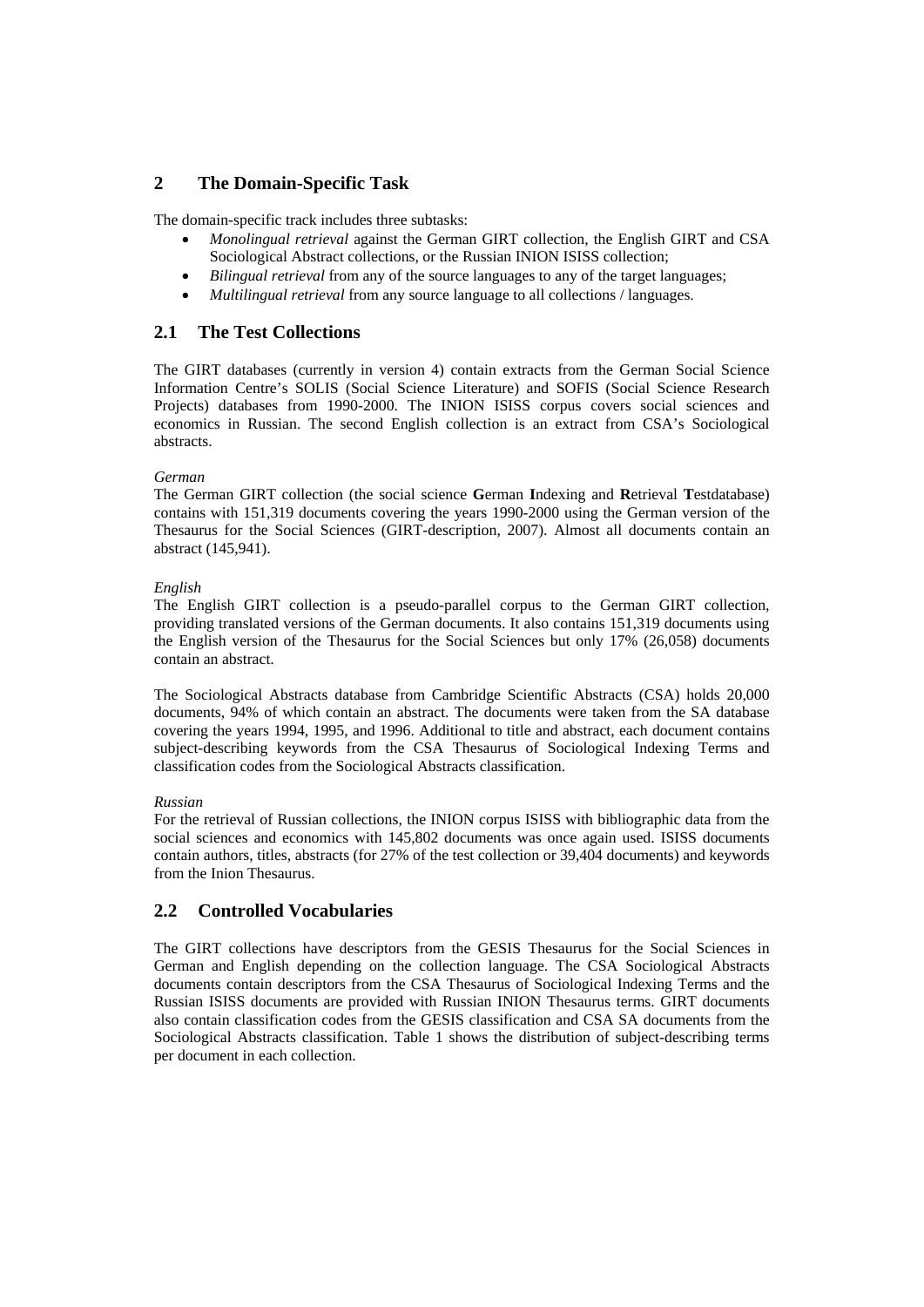| Collection            | GIRT-4     | CSA              | <b>INION ISISS</b> |
|-----------------------|------------|------------------|--------------------|
|                       | (German or | Sociological     |                    |
|                       | English)   | <b>Abstracts</b> |                    |
| Thesaurus descriptors | 10         | 6.4              | 3.9                |
| document              |            |                  |                    |
| Classification codes  |            | 1.3              |                    |
| document              |            |                  | n/a                |

**Table 1.** Distribution of subject-describing terms per collection

#### *Vocabulary mappings*

Vocabulary mappings are one-directional, intellectually created term transformations between two controlled vocabularies. They can be used to switch from the subject metadata terms of one knowledge system to the other, enabling a retrieval system to treat the subject descriptions of two or more different collections as one and the same.

For the English and German collections, mappings between the GESIS Thesaurus for the Social Sciences and the English CSA Thesaurus of Sociological Indexing Terms are provided. The mapping from the English Thesaurus for the Social Sciences to the English CSA Thesaurus of Sociological Indexing Terms is supplied for monolingual retrieval. Additionally, there is also a translation table with the German and English terms from the GESIS Thesaurus for the Social Sciences.

Three new Russian resources were developed in 2008: two translation tables as well as a mapping. One translation table contains translation between the German and Russian terms from the GESIS Thesaurus for the Social Sciences), which can also be used in conjunction with the German-English translation table. The second translation table lists Russian and English translation (11694 term pairs) for the INION ISISS descriptor list. Finally, mappings from the Russian INION ISISS descriptor list to the GESUS Thesaurus Sozialwissenschaften were made available.

An example of a mapping from the English Thesaurus for the Social Sciences to the English CSA Thesaurus of Sociological Indexing Terms is given below:

> <mapping> <original-term> *counseling for the aged* </original-term> <mapped-term> *Counseling + Elderly*</mapped-term> </mapping>

This example shows that a mapping can overcome differences in technical language and the treatment of singular and plural in different controlled vocabularies.

# **2.3 Topic Preparation**

For topic preparation, colleagues from the GESIS Social Science Information Centre suggested 2- 5 topics related to specialized subject areas and potentially relevant in the years 1990-2000 (the coverage of our test collections). Specialized subject areas are based on the 28 subject categories utilized for the GESIS bibliographic service sofid, which biannually publishes updates on new entries in the SOLIS and SOFIS databases (from which the GIRT collections were generated). Topics range from general sociology, family research, women and gender studies, international relations, research on Eastern Europe to social psychology and environmental research. An overview of the service including the 28 topics can be found at the following URL: http://www.gesis.org/en/information/soFid/index.htm.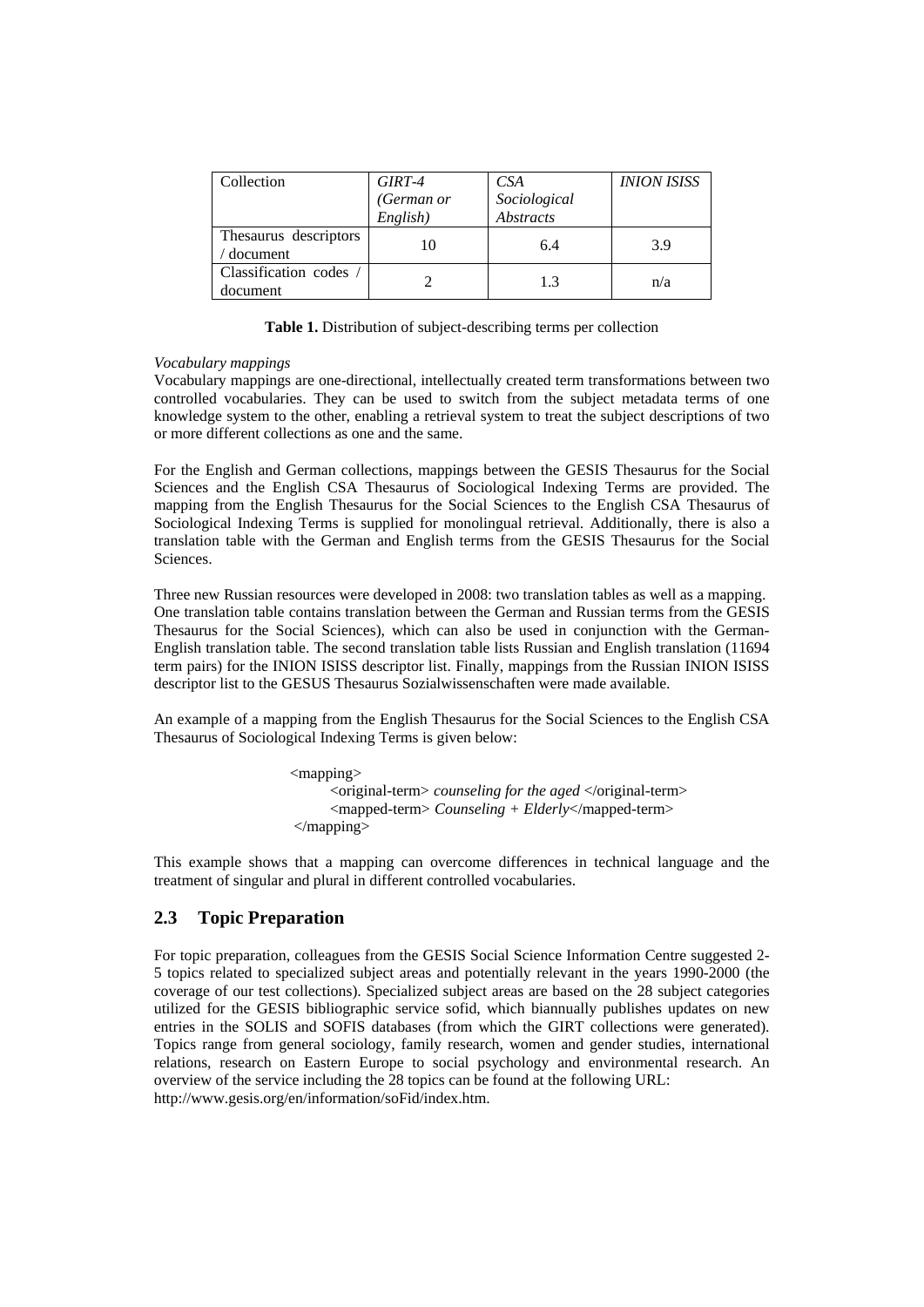The suggestions are then checked for their breadth, variance from previous years and coverage in the test collections and edited for style and format. In 2008, topics 201-225 for the domain-specific collections were created. Figure 1 shows topic 207 as an example.

 $\n  
\n
$$
\text{top} > \text{min}
$$$ 

 $\langle$ num $>$ 207 $\langle$ num $>$ 

 <EN-title>*Economic growth and environmental destruction*</EN-title> <EN-desc>*Find documents on the topic of the connection between economic growth and environmental destruction*.</EN-desc> <EN-narr>*Relevant documents address the connection between economic growth and environmental destruction, particularly the question of whether continued economic growth generally leads to environmental destruction or if the concept of qualitative growth can prevent this*.</EN-narr>  $\langle$ top>

#### **Figure 1.** Example topic in English

All topics were initially created in German and then translated into English and Russian. The method works well for German and English, because the German and English collections are virtually equivalent. However, Russian topic preparation is somewhat more difficult as the collection is different in scope, contains shorter documents and a large and non-controlled vocabulary. Consequently, not all Russian topic translations will retrieve relevant documents in the database.

Table 2 lists all 25 topic titles.

| 201 Health risks at work                        | 213 Migrant organizations           |
|-------------------------------------------------|-------------------------------------|
| 202 Political culture and European integration  | 214 Violence in old age             |
| 203 Democratic transformation in Eastern Europe | 215 Tobacco advertising             |
| 204 Child and youth welfare in the Russian      | 216 Islamist parallel societies in  |
| Federation                                      | Western Europe                      |
| 205 Minority policy in the Baltic states        | 217 Poverty and social exclusion    |
| 206 Environmental justice                       | 218 Generational differences on the |
| 207 Economic growth and environmental           | Internet                            |
| destruction                                     | 219 (Intellectually) Gifted         |
| 208 Leisure time mobility                       | 220 Healthcare for prostitutes      |
| 209 Doping and sports                           | 221 Violence in schools             |
| 210 Establishment of new businesses after the   | 222 Commuting and labor mobility    |
| reunification                                   | 223 Media in the preschool age      |
| 211 Shrinking cities                            | 224 Employment service              |
| 212 Labor market and migration                  | 225 Chronic illnesses               |

**Table 2.** English topic titles for the domain-specific track 2008

### **3 Overview of the 2008 Domain-Specific Track**

Details of the individual runs and methods tested can be found in appendix C of the working notes and in the corresponding articles by the participating groups.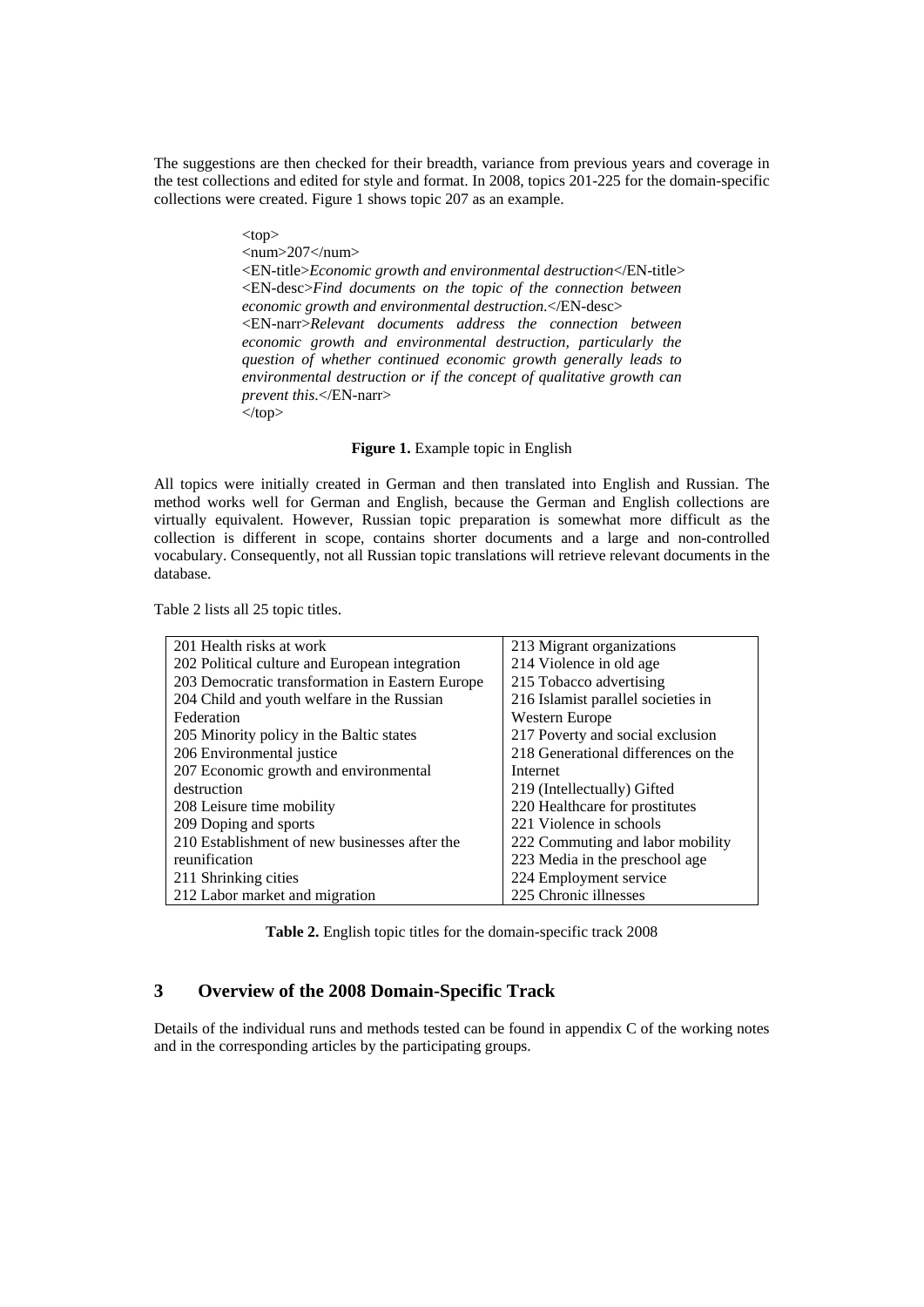# **3.1 Participants**

Six of the nine registered groups (listed in table 3) have submitted runs and descriptions of their experiments (Fautsch, Dolamic & Savoy, 2008; Gobeill & Ruch, 2008; Kürsten, Wilhelm & Eibl, 2008; Larson, 2008; Meij & de Rijke, 2008; Müller & Gurevych, 2008).

| Abbreviation | Group Institution                                       | Country         |
|--------------|---------------------------------------------------------|-----------------|
| Amsterdam    | University of Amsterdam                                 | The Netherlands |
| Chemnitz     | Chemnitz University of Technology                       | Germany         |
| Cheshire     | School of Information, UC Berkeley                      | <b>USA</b>      |
| Darmstadt    | <b>TU Darmstadt</b>                                     | Germany         |
| Hug          | University Hospitals Geneva                             | Switzerland     |
| UniNE        | Computer Science Department,<br>University of Neuchatel | Switzerland     |

|  |  |  |  |  | Table 3. Domain-specific track 2008 - participants |
|--|--|--|--|--|----------------------------------------------------|
|--|--|--|--|--|----------------------------------------------------|

### **3.2 Submitted Runs**

The total number of submitted runs decreased slightly compared to last year, although one more group submitted runs. Table 4 shows the number of runs (numbers from 2007 in brackets).

| Task              | Runs   |
|-------------------|--------|
| Monolingual       |        |
| - against German  | 10(13) |
| - against English | 12(15) |
| - against Russian | 9(11)  |
| Bilingual         |        |
| - against German  | 12(14) |
| - against English | 9(15)  |
| - against Russian | 8(9)   |
| Multilingual      |        |

**Table 4.** Submitted runs per task in the domain-specific track 2008

English is the most popular language for monolingual retrieval as well as a starting language for bilingual retrieval. All groups participated in the monolingual English task, and four groups took part in the German and Russian monolingual tasks respectively. Three groups experimented with bilingual against German or English, whereas only 2 groups tackled the bilingual against Russian and multilingual tasks respectively.

# **3.3 Relevance Assessments**

As last year, all relevance assessments were processed using the the DIRECT system (Distributed Information Retrieval Evaluation Campaign Tool) provided by Giorgio M. Di Nunzio and Nicola Ferro from the Information Management Systems (IMS) Research Group at the University of Padova, Italy.

Documents were pooled using the top 100 ranked documents from each submission. Table 5 shows pool sizes and the number of assessed documents per topic for the three different languages.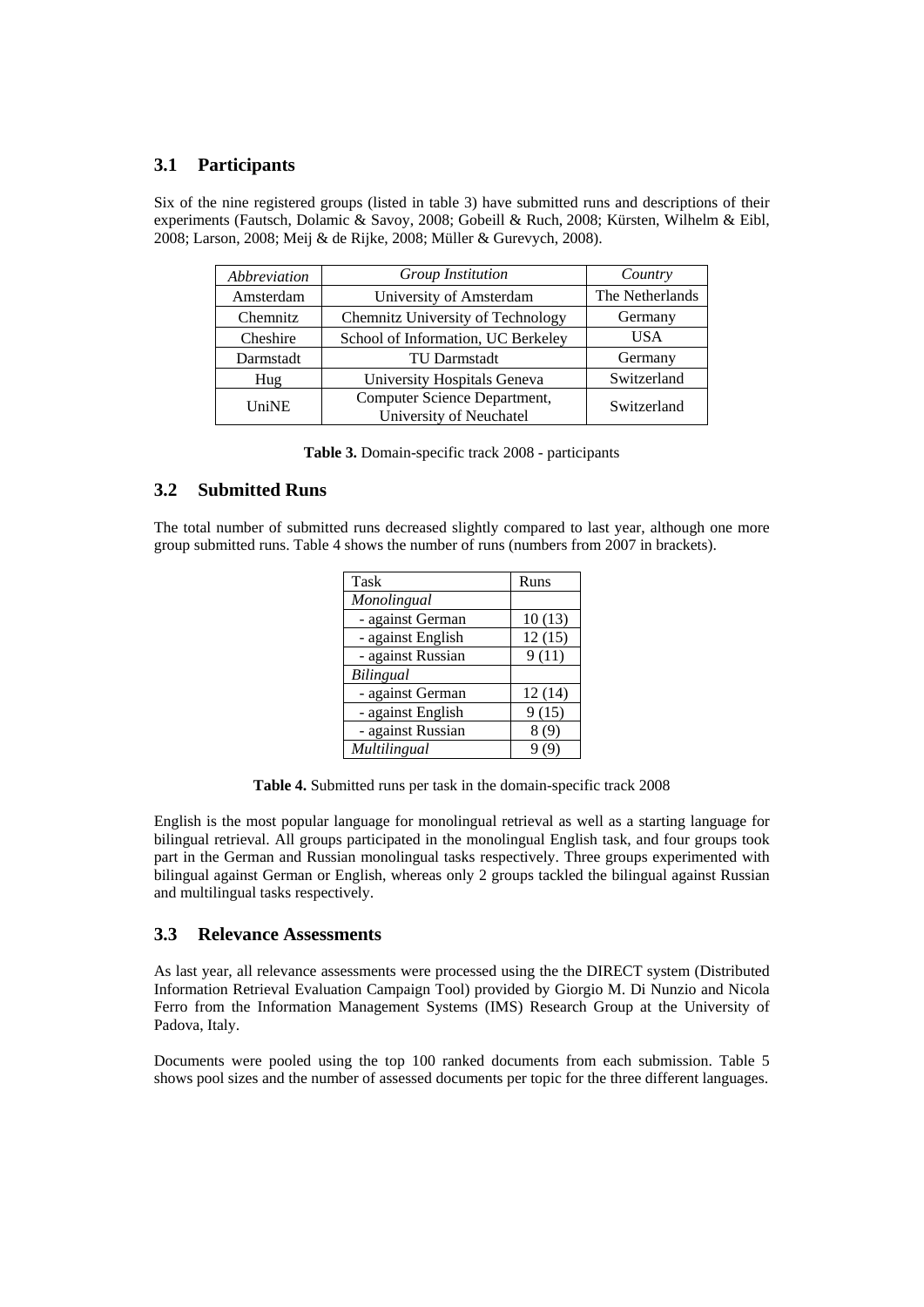|         | Pool size | Documents<br>assessed per topic |
|---------|-----------|---------------------------------|
| German  | 14793     | 592                             |
| English | 14835     | 593                             |
| Russian | 13930     | 557                             |

**Table 5.** Pool sizes in the domain-specific track 2008

Because of a late submission, the runs by the Hug group were not included in the pooling process but were analyzed with the existing pools. One assessor was assigned for each language to avoid as many interpersonal assessment differences as possible.

Both the feedback from the assessors as well as the precision numbers show that this year's topics were somewhat more difficult or more discriminating. The average number of relevant topics per task and language (table 6) also corroborate this impression. The average number of relevant documents decreased for all three languages with Russian seeing the largest drop. As in previous years, however, the German and English averages are similar.

|      | German | English | Russian   |
|------|--------|---------|-----------|
| 2008 | 15%    | 14%     | 2%        |
| 2007 | 22%    | 25%     | 10%       |
| 2006 | 39%    | 26%     | n/a       |
| 2005 | 20%    | 21%     | 9% (RSSC) |

**Table 6.** Relevant documents per language pool

The next three images show the number of relevant documents per individual topics for the three languages.



**Figure 2.** German assessments per topic 2008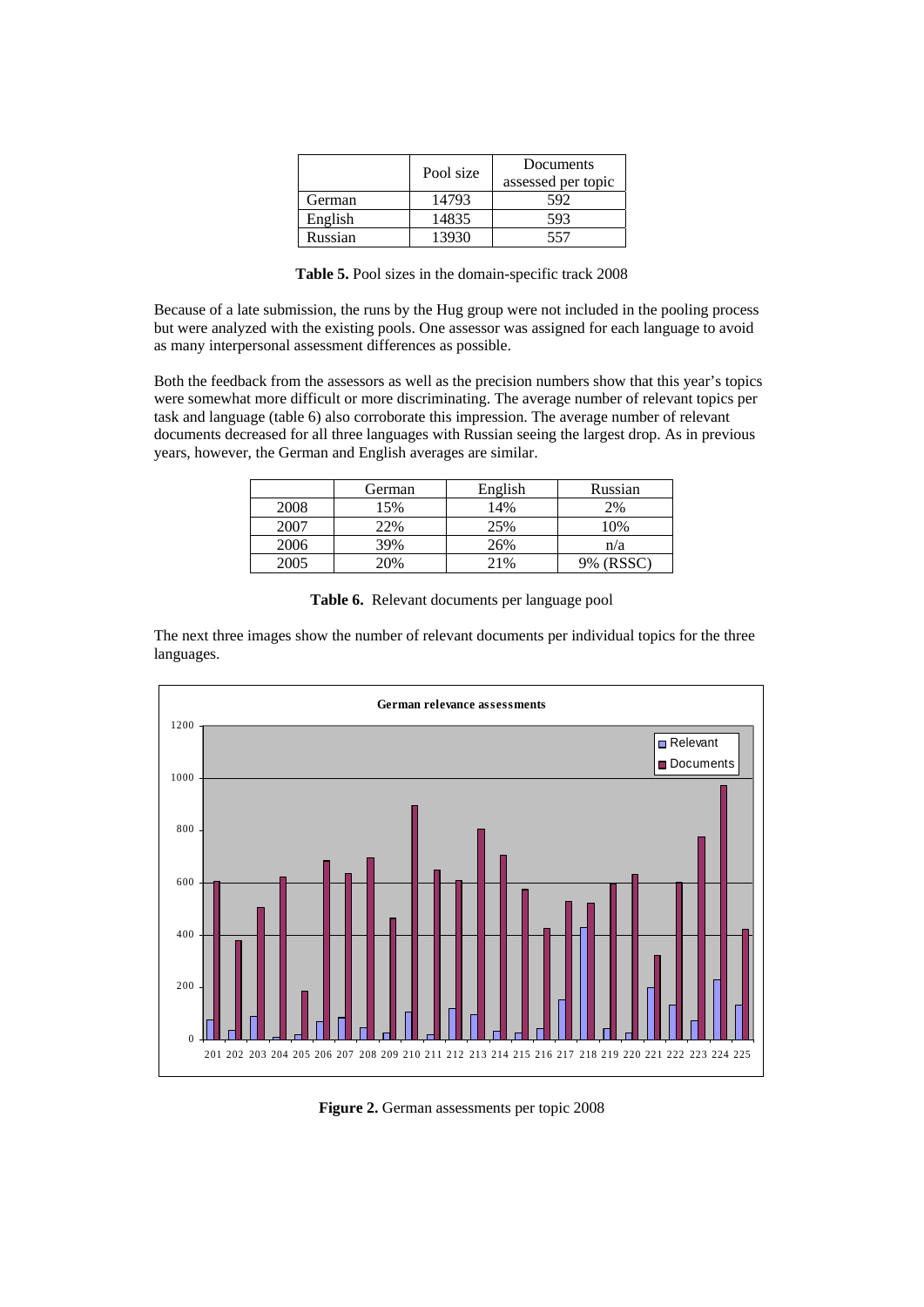For German, six topics stand out as having more than 20% relevant documents in their pool: 217, 218, 221, 222, 224 and 225.

For English, seven topics retrieved more than 20% relevant documents (201, 202, 211, 212, 217, 221, 225). Three of these topics (217, 221, 225) overlap with the German results, surprisingly however, topic 218, which retrieved the greatest number of relevant documents in German, retrieved the least (percentage-wise) in English. This might be due to different interpretations and assessments of the content of the topic (Generational differences on the Internet).



**Figure 3.** English assessments per topic 2008

One topic (209) did not retrieve any relevant documents in the Russian collection.

For the more difficult Russian collection, the highest percentage of relevant documents retrieved was found for topic 204 (12%), followed by 224 (9%) and 203 (7%). The pool for topic 224 (Employment service) contains also more than 20% relevant documents in the German collection and more than 17% in the English collection.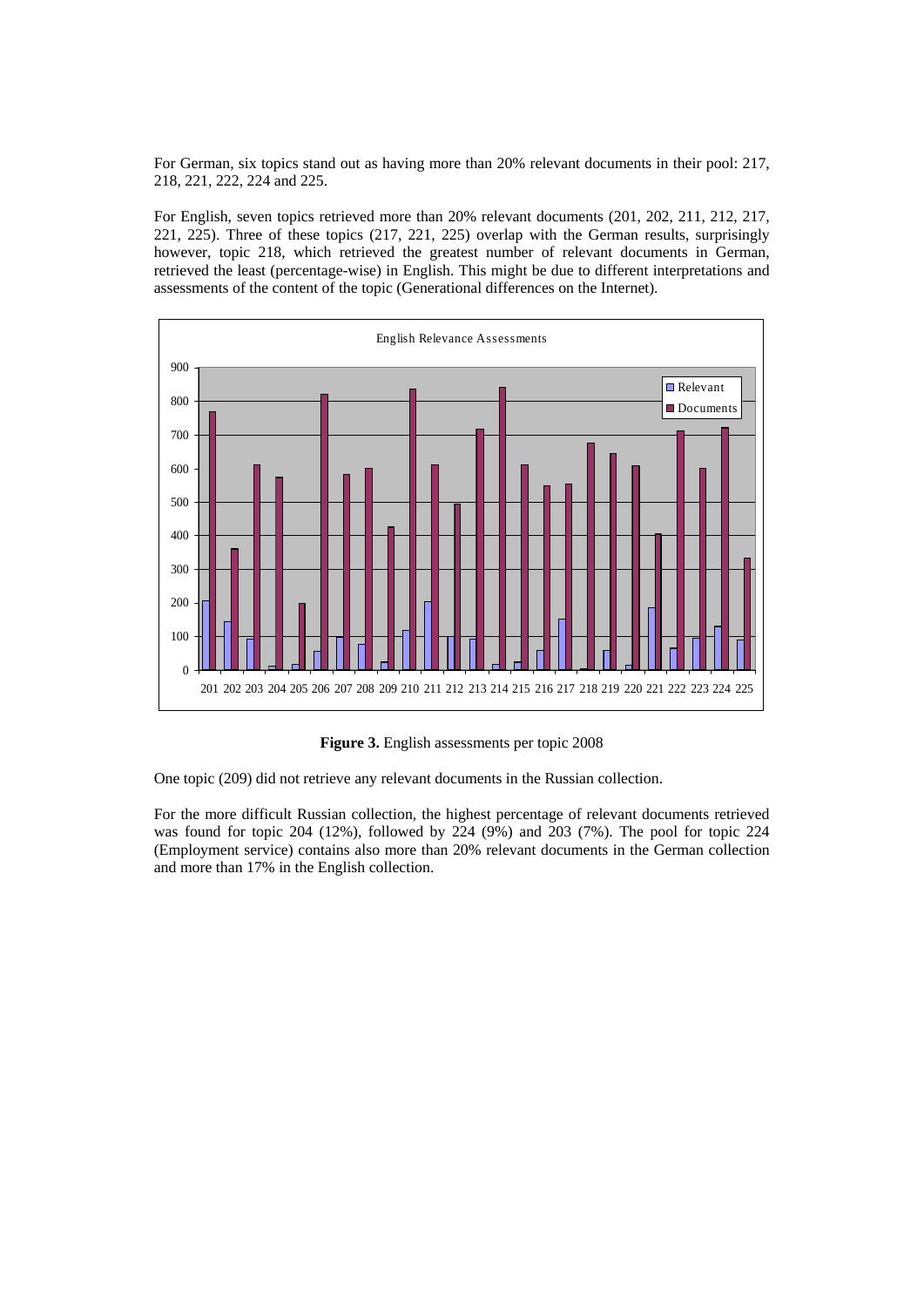

**Figure 4.** Russian assessments per topic 2008

A closer look at the correlation between the number of relevant documents per topics and precision and recall might reveal more insight. One interesting question is whether the topics with the most relevant documents available are also the "easiest" for retrieval systems to find in terms of precision and recall measures.

# **3.4 Results**

In the Appendix of this volume, varied evaluation measures for each run per task and recallprecision graphs for the top-performing runs for each task can be looked up.

### **4 Domain-Specific Experiments**

This year's track saw the use of a broad range of retrieval models, language processing, translation, and query expansion approaches. Statistical language models, probabilistic and vectorspace models were employed with translation approaches that leverage thesaurus mappings as well as machine translation systems or web-based translation services. Two of the six participants employed concept models based on semantic relatedness both for translation and query expansion.

### **4.1 Retrieval Models**

The participants of the 2008 domain-specific track utilized a number of different retrieval models. Statistical language models were used as well as different implementations of the probabilistic model and vector-space schemes. The structure of the collection documents, the topics and the controlled vocabularies and the associated mappings were used to different degrees.

The Chemnitz group (Kürsten, Wilhelm & Eibl, 2008) used their Apache Lucene-based Xtrieval framework for the experiments and utilized the Z-score Operator (Savoy, 2005) to combine the results of runs with different language processing and translation approaches.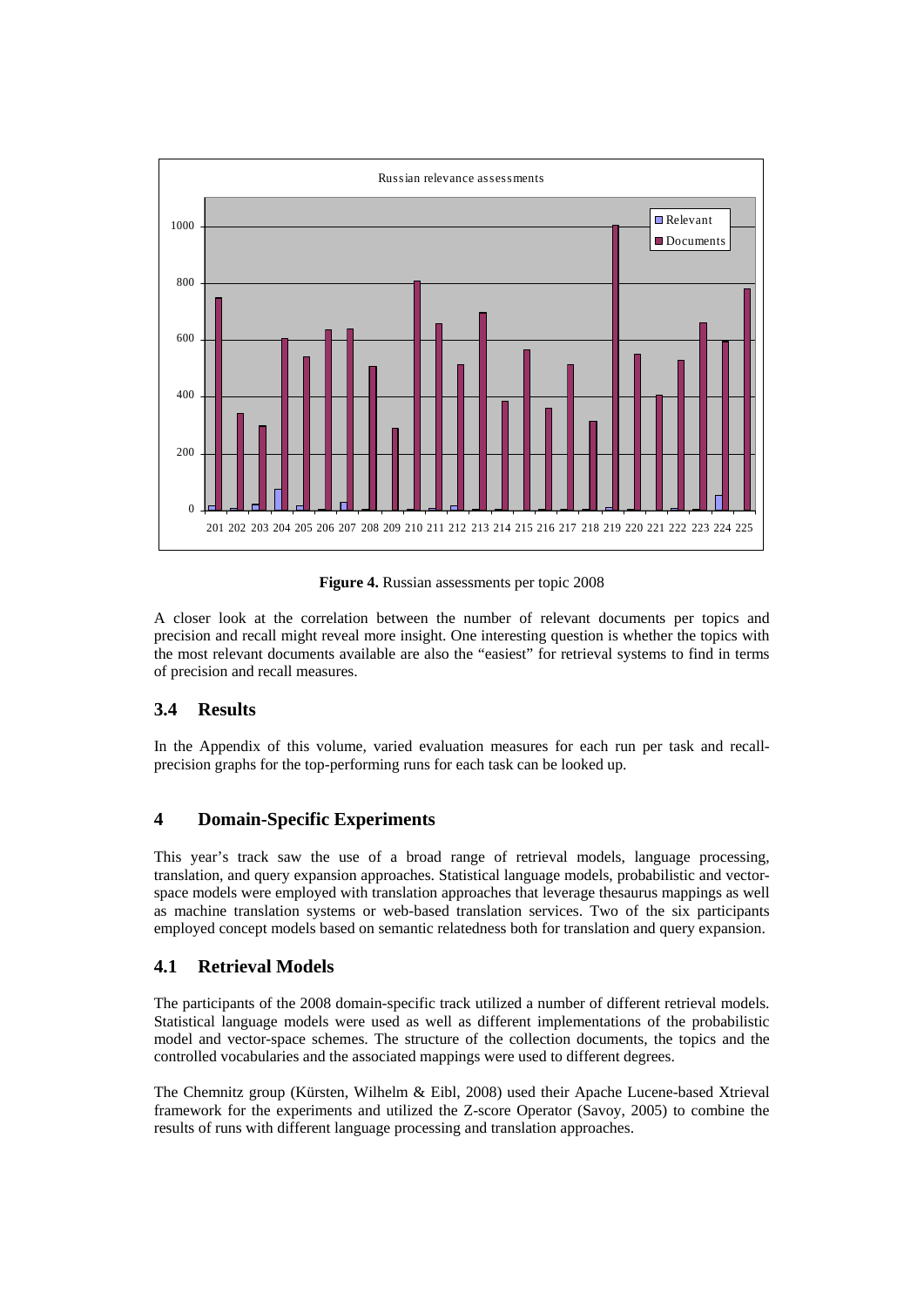Darmstadt (Müller & Gurevych, 2008) applied a statistical model implemented in Lucene in addition to two semantic models, SR-Text and SR-Word. The semantic models utilize both Wikipedia and Wiktionary as sources for terms to form concepts that facilitate the use of semantic relatedness in the retrieval process. The CombSUM method by Fox and Shaw (Fox & Shaw, 1994) was used for the merging of results from the multiple retrieval models

The Geneva group (Gobeill & Ruch, 2008) used their EasyIR system, which supports both regular expression searches and retrieval based on the vector space model.

Berkeley (Larson, 2008) implemented a probabilistic logistic regression model with the Cheshire II system that was also employed for the Adhoc and GeoCLEF tracks.

UniNE (Fautsch, Dolamic & Savoy, 2008) employed and evaluated multiple retrieval models. A tf-idf based statistical model was compared with two probabilistic models, the BM25 scheme and four implementations of the Divergence from Randomness model. Additionally, an approach based on a statistical language model was utilized.

The Amsterdam (Meij  $\&$  de Rijke, 2008) group used a language model approach to map between query terms, controlled vocabulary concepts and document terms. Parsimonization was used to increase the probability weights of specific terms compared to more general terms in the corpus.

# **4.2 Language Processing**

A number of different combinations of stemming, lemmatization and decompounding techniques were utilized by the participants, often in combination with stopword lists.

Chemnitz used combinations of the Porter and the Krovetz stemmers for English and the Snowball stemmer and an N-Gram based decompounding approach for German. The group used a stemmer developed by UniNE for Russian.

The UniNE group used stopword lists of between 430 and 603 words for the three different corpora languages. Stemming for English was done using the SMART stemmer. 52 stemming rules that removed inflections due to gender, number and case were defined for Russian. German words were treated with a lightweight stemmer and decompounding algorithm developed by the group.

Darmstadt used the probabilistic part-of-speech tagging system TreeTagger (Schmid, 1994) for lemmatization. Decompounding was employed for German words. For retrieval, both a compound word and its elements were used in combination.

Geneva used an implementation of a Porter stemmer.

Berkeley did employ a stopword list for common words in all languages, but did not use decompounding for German.

Amsterdam did not do any preprocessing on the document collections.

### **4.3 Translation**

Different approaches to translation and the treatment of different languages were used by the groups. Besides the use of machine translations software, the language mappings of the provided controlled vocabularies were used in addition to the use of concepts models from external sources (Wikipedia) for cross-language retrieval.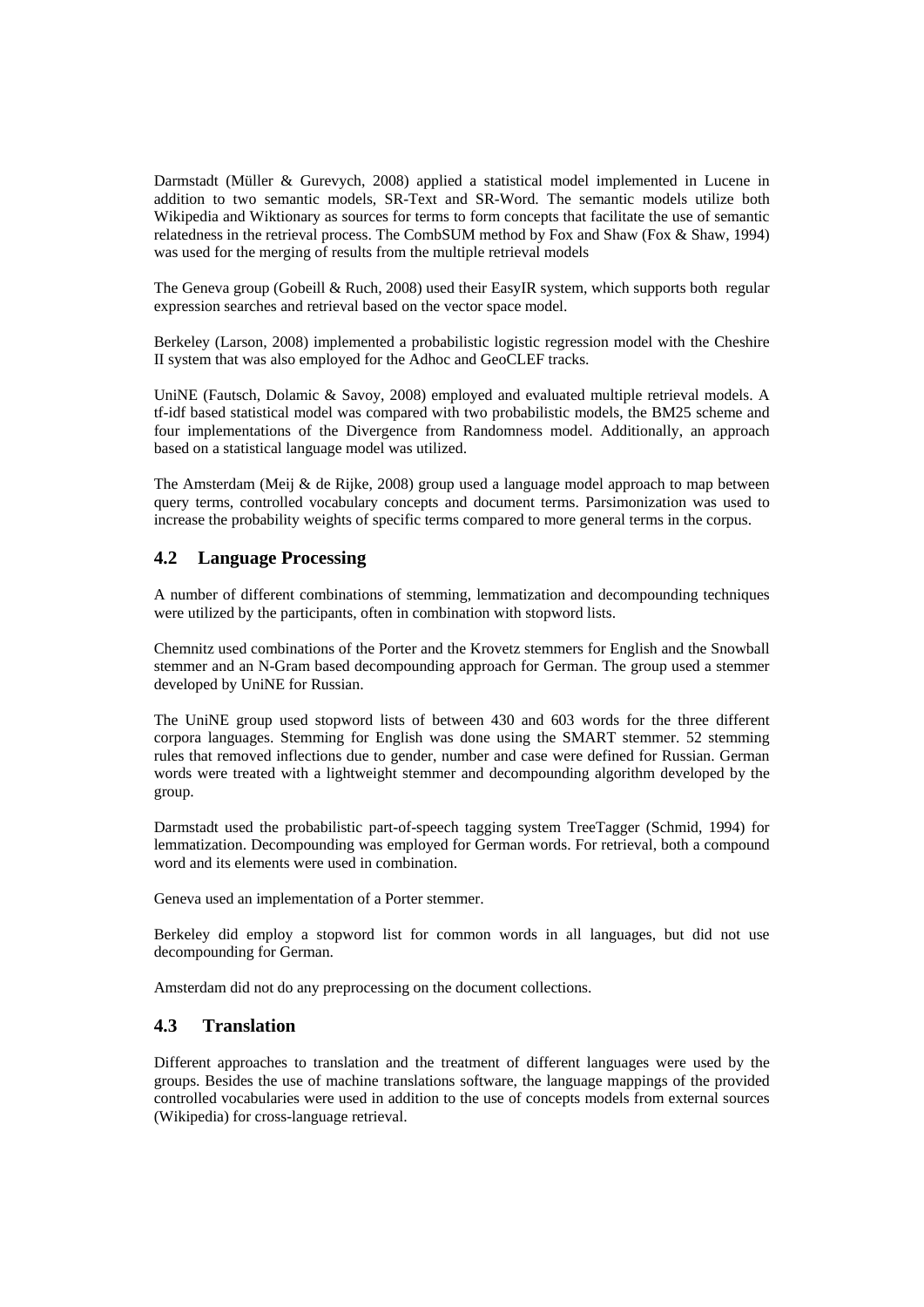Darmstadt used the Systran machine translation system and utilized cross-language links in the Wikipedia in order to map between concept vectors for different languages in the SR-Text system.

Berkeley used the commercial LEC Power translator with good results but intends to undertake further evaluation to compare the translator with systems like PROMT or Babelfish.

Chemnitz made use of the Google AJAX language API. In addition to pure translation, a combination of automatic translation and language mappings as provided by the bilingual translation tables was employed.

Geneva did not use translation, but employed the bilingual thesaurus for query expansion as described below.

Amsterdam used a combined approach that leveraged concept models for both translation and query expansion.

# **4.4 Query Expansion**

All participants used query expansion. The techniques employed include the expansion by terms from the top-k documents as well the utilization of concept models, idf-based approaches and the use of Google and the Wikipedia.

Chemnitz used a blind feedback approach that was combined for some runs with query expansion based on thesaurus terms. It was found that such use of the controlled vocabulary did not benefit the retrieval effectiveness.

The UniNE group tested four different blind feedback approaches. The classic Rocchio blind feedback method is compared to two variants of an approach that extends a query with terms selected based on their pseudo document frequency, which are considered for inclusion in the query if they are within 10 words of the search term in the document. Finally, Google and Wikipedia were used for query expansion where the terms included in text snippets were used for query expansion.

Geneva used the bilingual thesaurus for query expansion. The descriptors in the top 10 documents for a German query were collected and transfered into English using the bilingual thesaurus, the resulting terms were used for query expansion.

Amsterdam used a blind relevance feedback approach based on concept models of the thesauri provided for the track that used the concepts defined in the thesauri as a pivot language.

Berkeley used a probabilistic blind feedback approach based on the work by Robertson and Sparck Jones (Robertson, 1976).

Darmstadt implemented a query expansion method based on concept models derived from Wikipedia and Wiktionary.

#### **5 Outlook**

The results and group papers show that query expansion with blind feedback mechanisms using document, controlled vocabulary terms or external resources is still a major experimentation area for domain-specific retrieval.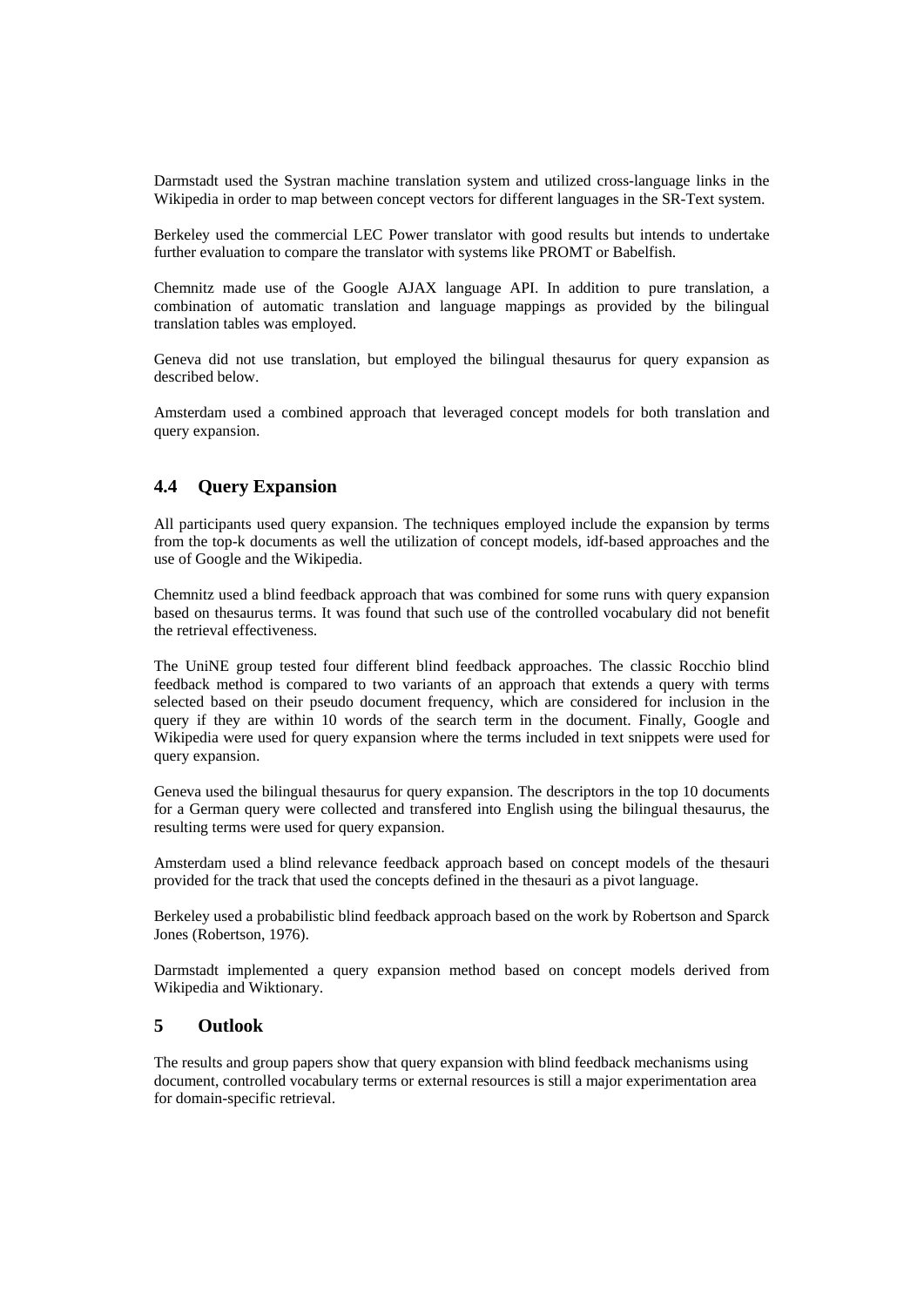This year, new language resources for Russian were provided but the collections remained the same. Nevertheless, due to more difficult queries, the number of relevant documents per topic as well as the precision values have gone down compared to previous years.

Pending availability of resources and permissions, the following different tasks and options might be offered in 2009:

- Potentially additional corpus data
- Full topic run: 125 topics from the years 2003-2008 span the same GIRT corpora we can offer some experimental runs to compare retrieval results over a small traditional run of 25 topics and the complete topic set
- Change in task: for a given topic, find the most relevant subject headings / keywords (by either cumulating from the relevant documents or other means)
- Adding to the robust track: taking the most difficult topics from the last 5 years and devising a task of 25 topics for a robust domain-specific track
- Proof-of-concept for potential track extension in 2010: small experimental full-text corpus of social science articles (scientific publications)

### **Acknowledgements**

We would like to thank Cambridge Scientific Abstracts for providing the documents for the Sociological Abstracts test collection and INION for providing the documents for the ISISS collection.

We greatly acknowledge the support of Natalia Loukachevitch and her colleagues from the Research Computing Center of M.V. Lomonosov Moscow State University in translating the topics into Russian.

Very special thanks also to Giorgio Di Nunzio and Nicola Ferro from the Information Management Systems (IMS) Research Group at the University of Padova for providing the DIRECT system and all their help in the assessments process and for providing the graphs and numbers for the results analysis.

Claudia Henning did the German assessments. Jeof Spiro translated and assessed the English topics. Oksana Schäfer provided the Russian assessments.

#### **References**

GIRT Description (2007). GIRT - Mono- and Cross-language Domain-Specific Information Retrieval (GIRT4). http://www.gesis.org/en/research/information\_technology/girt4.htm

Claire Fautsch & Ljiljana Dolamic, Jacques Savoy (2008). UniNE at Domain-Specific IR - CLEF 2008: Scientific Data Retrieval: Various Query Expansion Approaches. This volume.

E. Fox & J. Shaw (1994). Combination of Multiple Searches. Proceedings of the 2nd Text REtrieval Conference (Trec-2), pages 243–252.

Julien Gobeill & Patrick Ruch (2008). First Participation of University and Hospitals of Geneva to Domain-Specific Track in CLEF 2008. This volume.

Michael Kluck & Frederik C. Gey (2001). The Domain-Specific Task of CLEF - Specific Evaluation Strategies in Cross-Language Information Retrieval . In: Carol Peters (ed.): Cross-Language Information Retrieval and Evaluation. Workshop of the Cross-Language Information